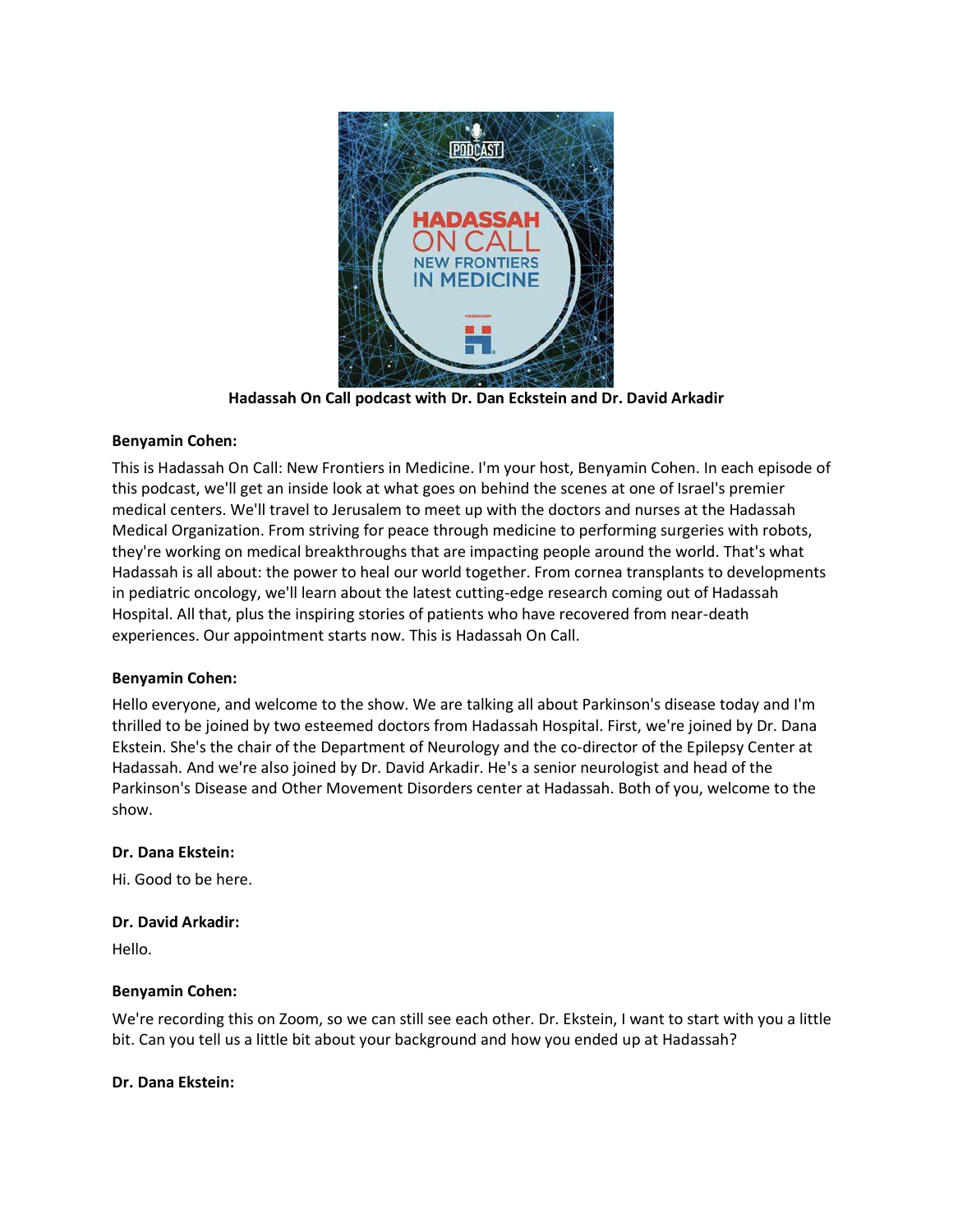Actually, I started up at Hadassah. I have been here for more than 30 years, I think. I started to learn medicine here at Hadassah and actually, since then only for, I think, two periods, I haven't been here. So there was a period of a few years – 25 years ago – with the internship and serving in the army. And then another couple of years – about 10 years ago – when I specialized in epilepsy in Boston, in the US. But I have been here forever.

### **Benyamin Cohen:**

So you're in charge of the department of neurology. Can you tell us a little bit about that department at Hadassah, and specifically how does the treatment of Parkinson's fit into that department?

### **Dr. Dana Ekstein:**

Yeah, so this is actually the oldest department of neurology in the country and one of the biggest ones here. We give services in the two campuses of Hadassah, so both in Ein Kerem and Mount Scopus. The main services are given in the Ein Kerem campus. Here we have a total of 42 beds for inpatients, and they include also a stroke unit and four intensive care bed unit, and also a lot of outpatient services and consultations. Actually, we give all the services of the different subspecialties of neurology, from the acute stroke to all the chronic patients with all the neurological diseases.

### **Dr. Dana Ekstein:**

Now Parkinson's is, of course, one of the main diseases we have in neurology. Especially nowadays, when the population is becoming older, we have more and more Parkinson's patients. And as I'm sure Dr. Arkadir will say in more detail later, we have actually the biggest center in the country treating Parkinson's patients.

## **Benyamin Cohen:**

Yeah. So Dr. Arkadir, how did you end up at Hadassah?

## **Dr. David Arkadir:**

Like Dr. Ekstein, I'm a product of Hadassah. I started learning medicine here when I was 21, after the army. Like Dr. Ekstein, I also did my PhD at Hebrew University-Hadassah Medical School, and following one year of internship at Be'er Sheva, I came back to Hadassah, did my residency here, and then left to New York to Columbia University for two years specializing, doing a fellowship in Parkinson's disease and other movement disorders. And came back here to continue working with the team here.

#### **Benyamin Cohen:**

The topic of today's episode is all about Parkinson's, and to me it's fascinating as a layperson, someone who's not a doctor specializing in this, it's hard to tell which diseases are popular, and if they're only popular or common because we hear about them. For example, like I'm sure everybody knows, obviously, Michael J. Fox is probably one of the most famous living people with Parkinson's today. I think Muhammad Ali had a form of Parkinson's. So we laypeople may think it's common because of that, but how common is Parkinson's disease, and are cases increasing?

#### **Dr. David Arkadir:**

First, it's a relatively common disease, although worldwide close to one percent of the population are affected by the disease. When you're looking at people, like the elderly, the percentage can be even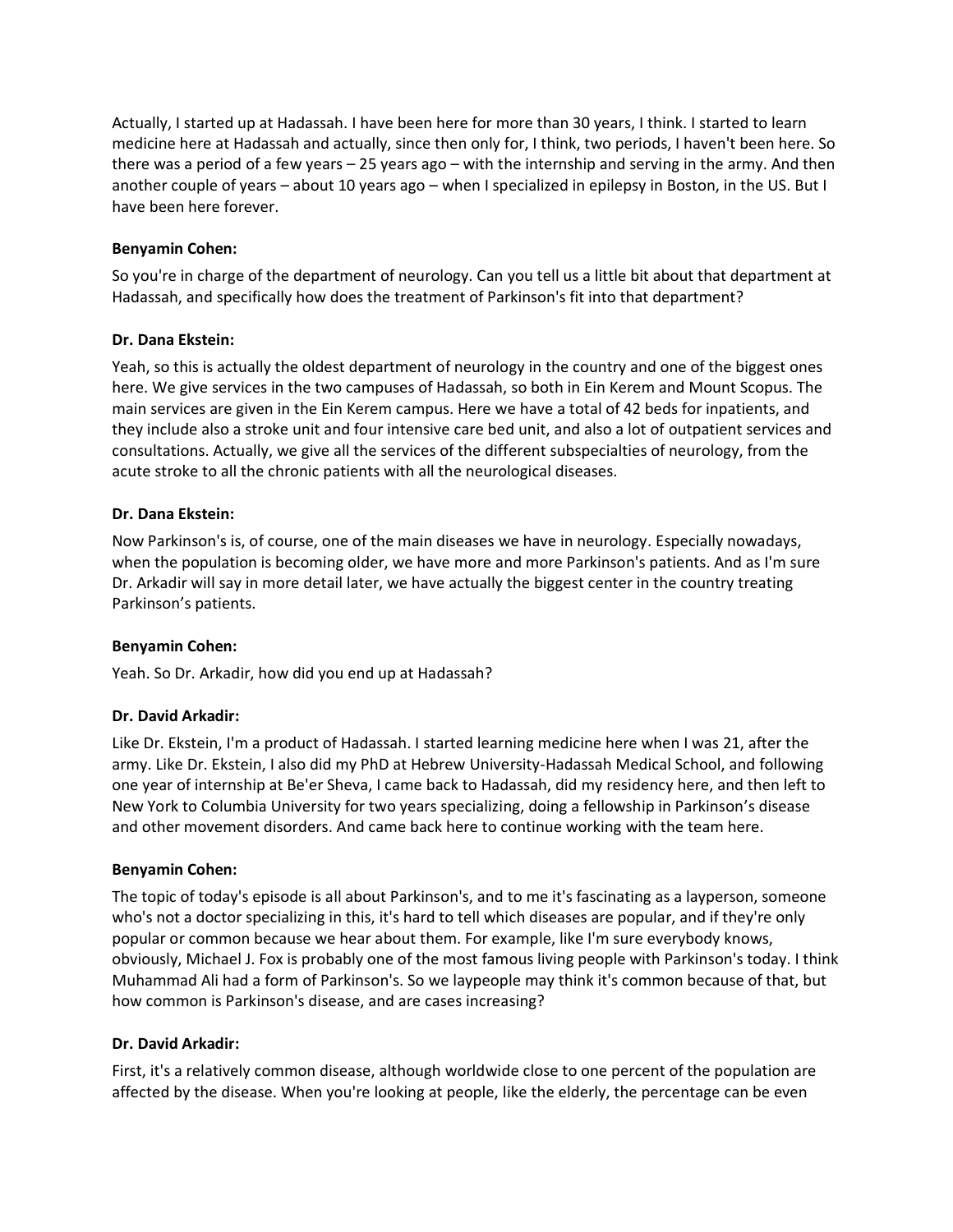higher. So first it's a common disease. It might be even more common in certain populations. We'll speak about this maybe later. The number of patients with Parkinson's is rapidly increasing. This is mainly because our longevity is longer. People live longer, and Parkinson's disease, although it's may attack people at younger age, it's mostly a disease of people above the age of 60, 70. So there are more people who reach old age. But probably there's also in increments, some slow increment that is not just because the population is becoming older. But this is a bit debatable, so data is still controversial to some degree. But yeah, there are more and more Parkinson's patient, and actually it's a common disease. We said one percent, but probably there is even higher percentage that are not diagnosed. So when you walk in the street, you can sometimes detect people with Parkinson's disease; they are not even aware they have Parkinson's disease.

## **Benyamin Cohen:**

Before we get too far down the path here, can you describe what Parkinson's disease is? What's actually going on inside a person's body?

## **Dr. David Arkadir:**

Yes. Parkinson's disease is one of the diseases which is in the neurodegenerative group, so it means that neurons are lost, nerve cells are lost, for an unknown reason. Although we know some etiology, we don't know everything: we don't know all the processes. And Parkinson's disease is unique in that a subtype of neurons are more affected. And this is a population of neurons that secrete dopamine. Dopamine is a neurotransmitter, a chemical in the brain, that is required to initiate movement, that is required for the feeling of pleasure, to avoid depression, as we'll speak about maybe later. But this is a subpopulation of neurons that is mostly affected in Parkinson's disease, and this is what distinguishes it from other neurodegenerative disease.

## **Benyamin Cohen:**

Dr. Ekstein, as the head of the department there, we talked about how this primarily affects possibly an older population, but I'm curious to know if there's other demographics that you could tell us about? Are you seeing, for example, an increase in Israel compared to other countries, or an increase among Jews, or Ashkenazic Jews, or Ethiopian Jews, or Arabs? Is it attacking all demographics equally?

## **Dr. Dana Ekstein**:

Parkinson's disease does attack all those populations, and here at Hadassah we do see all those populations. We see Jews, we see Arabs, and we have a diversity of patients. But there are also types of Parkinson's Disease which have certain genetic backgrounds, and then actually parts of different populations, let's say part of the Ashkenazi Jews, or Sephardic Jews, or people coming from a certain area of the world may be more affected than others.

## **Benyamin Cohen:**

Are there external factors, like if someone lives near a factory or industrial type things?

## **Dr. David Arkadir:**

Yeah, so there is some evidence that people that live in rural areas worldwide are probably a bit more affected. This is a hint that there are some environmental factors, but in the vast majority of patients, we cannot trace a clear environmental factor. So probably there are some factors, but for the majority of people, they are not a major factor.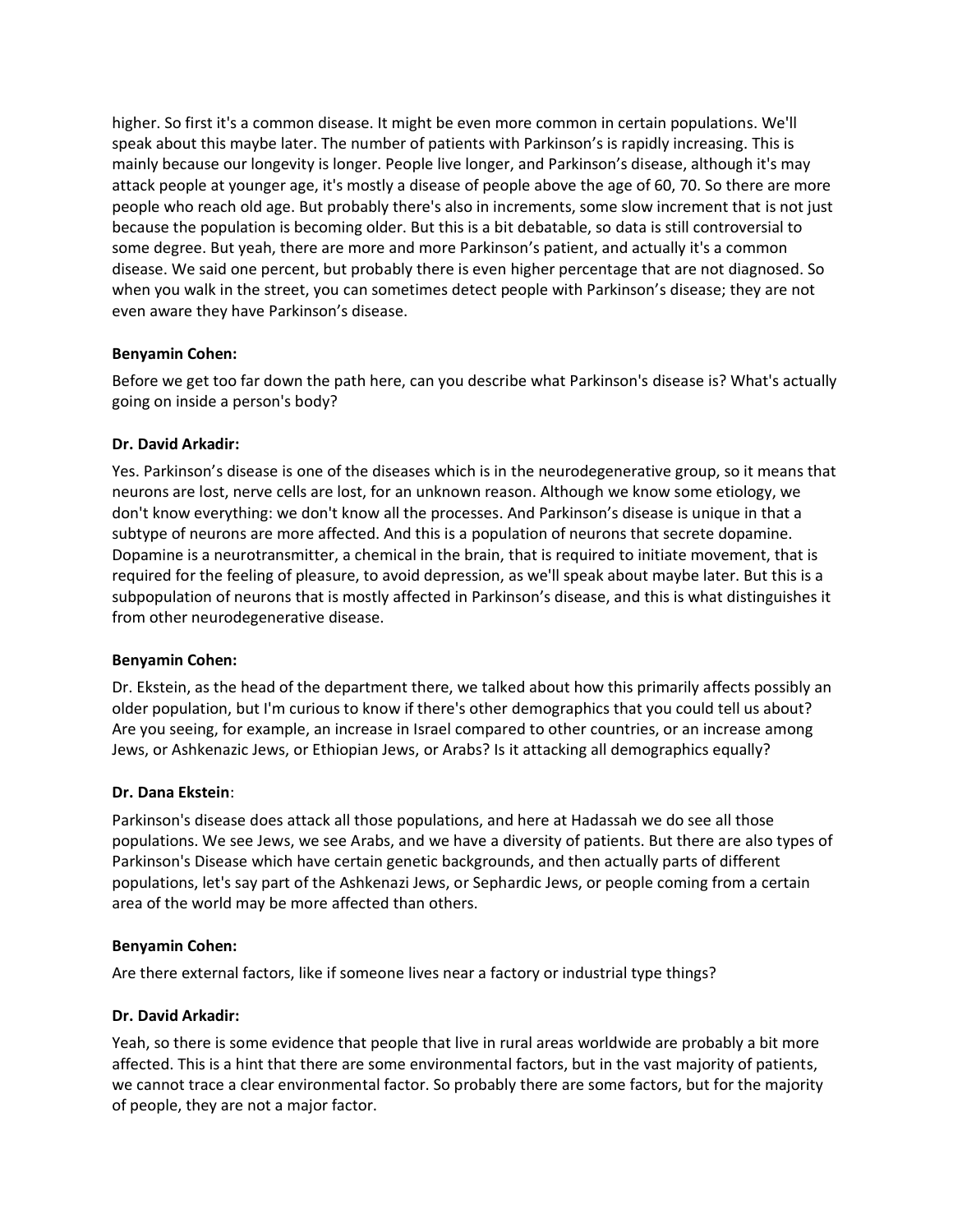### **Benyamin Cohen:**

So you mentioned a genetic marker for Parkinson's. For example, my uncle was recently diagnosed with Parkinson's. Should I be worried? Is that something that other people in our family should look for?

# **Dr. David Arkadir:**

You shouldn't be worried and probably shouldn't look for it, but yeah, probably you're a bit at higher risk if you have a family member affected by the disease. We know, as Dr. Ekstein already said, that especially in the Ashkenazi Jewish population, 30% of patient with Parkinson's disease has a gene that is causing the gene. There is a gene in one member of the family, so there is a high probability that the other family member will carry the same gene. So people in the family are at higher risk, at least in some families.

## **Dr. David Arkadir:**

But to calm you down in a way, we know that even if you have the gene, so for each gene it's a bit different, but the majority of people who carry the gene, the genes just put them at risk and still they won't have Parkinson's disease. So it's just determines a certain risk, but it's not a determinist gene.

## **Benyamin Cohen:**

We think of Parkinson's disease; the first thing that comes to mind, it's somebody shaking their hands. Is that the first symptom? Is that how you would know: I should go get something checked out?

## **Dr. David Arkadir:**

Yeah, so tremor is a common symptom in Parkinson's disease. In many cases, this is the symptom that brings a patient to the neurologist. But Parkinson's disease can be expressed in many ways, and the first symptom can be different between different patients. So with one person we see a tremor, but other patients complain that they have difficulty with motor activities, such as handwriting or using a fork. And some people have more of a gait problem, which is the initial symptom.

## **Dr. David Arkadir:**

Parkinson disease is mostly motor, and people come to the neurologist because of the motor symptoms, but in many cases there are other non-motor symptoms that start many years before the motor symptoms. So it's common for people with Parkinson's disease to lose their sense of smell many years, even 20 years, before they develop Parkinson's disease. Some people shout at night, or acting out their dreams, which is also a common symptom that can precede the disease in many cases. Some people have depression.

## **Dr. David Arkadir:**

But it's important to understand that many people will lose their sense of smell or will have depression and it's not because of Parkinson's, and they will never develop Parkinson's, but for some people this is their first symptom. It's also important to emphasize that not all patients will have tremor. About 20% or 15% of patients with Parkinson's disease will never develop tremors. So it's not the equation: tremors equal Parkinson's. It's not right. Some people with Parkinson's will never have tremors. Some people with tremors, it's not because of Parkinson's.

## **Benyamin Cohen:**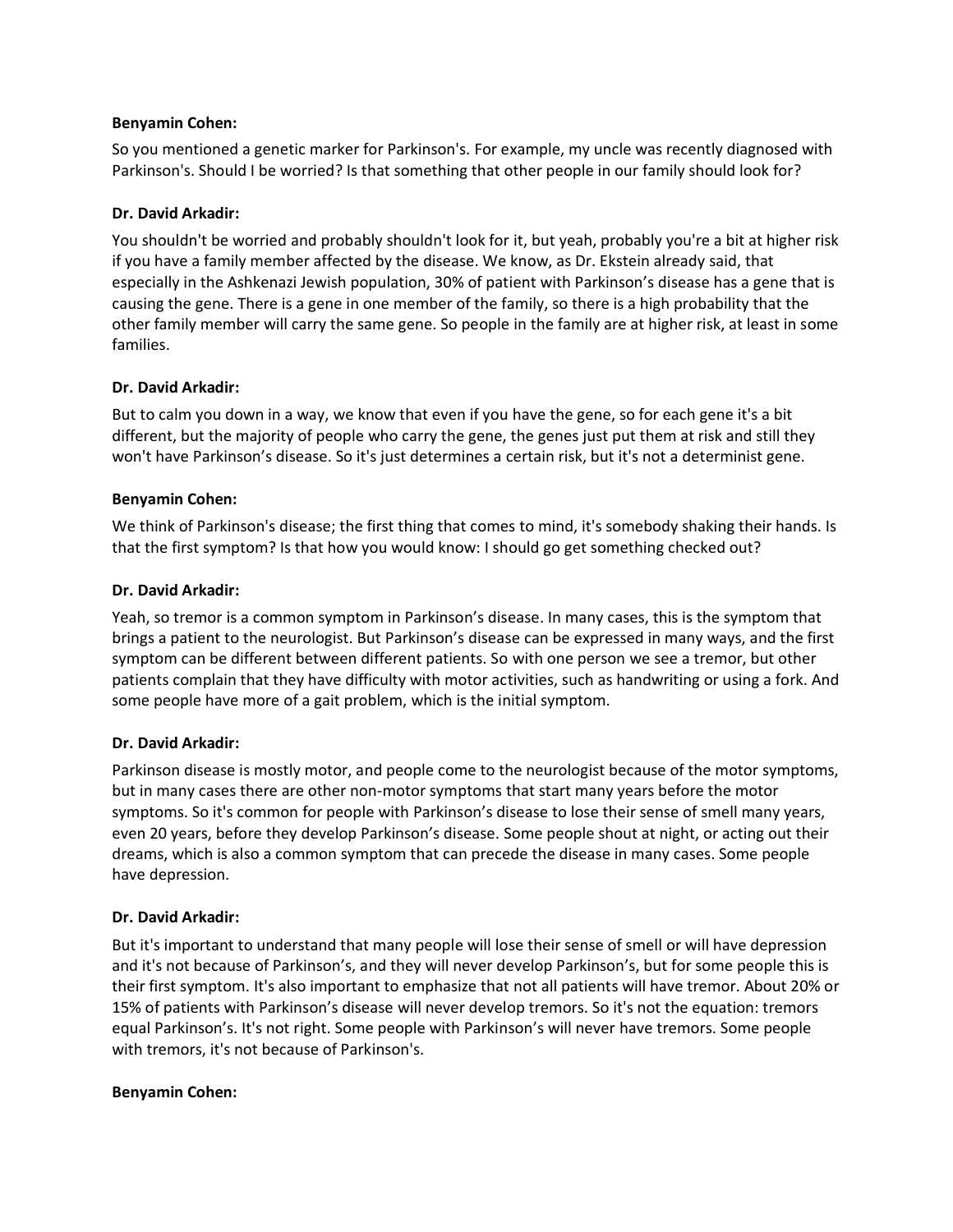So we talked about some of these physical manifestations of the disease. As a patient progresses, and we know this is a very progressive type of disease that gets worse over time, can it impact internally? Can it impact their brain function, or lead to things like, I don't know, amnesia or a dementia?

### **Dr. David Arkadir:**

Yeah. So in many cases, in the majority of cases, even after many years of Parkinson's disease, people develop some cognitive issue, but the severity of this cognitive issue, there is very large variability. Some people will develop major cognitive issues quite rapidly, within few years, and some people will have many years of disease without major cognitive issues. So cognitive issue, yeah its part of the disease, part of the non-motor symptoms, but again, it occurs not in everyone. Some people won't have major cognitive issues, but this is one of the possibilities.

### **Benyamin Cohen:**

When we return, the doctors discuss optimism, realism and the psychological issues that surround a Parkinson's diagnosis. Plus, new treatments are providing hope for patients.

## **Dr. Dana Ekstein:**

I think we are on the edge of very exciting ages where we'll have a much better treatment, and maybe prevention for some of the cognitive issues that we see in neurology.

### **Benyamin Cohen:**

All that and much more after a quick break.

## **Benyamin Cohen:**

With the COVID-19 vaccine now being delivered across the globe, Hadassah Hospital is at the forefront of caring for patients in a post-pandemic era. Hadassah recently opened a multi-disciplinary clinic to help treat people suffering from COVID after-effects – everything from lung damage to mental health issues. Keep up to date with everything that Hadassah Hospital is doing to help combat this deadly disease by visiting our website at hadassah.org/covidupdates. That's hadassah.org/covidupdates. We're posting frequently about how our doctors, nurses and researchers are working to roll out the vaccine and prevent the further spread of COVID-19. You can also follow Hadassah's latest coronavirus updates on our social media accounts on Facebook, Instagram and Twitter.

#### **Benyamin Cohen:**

And now, back to our conversation with Dr. Dana Ekstein and Dr. David Arkadir.

## **Benyamin Cohen:**

So Parkinson's is obviously going to be a life-altering disease for somebody. It's going to be a progressive disease. Do you think people feel stigmatized when they get diagnosed with this disease?

## **Dr. David Arkadir:**

Yes. In many cases, yes. It's always dependent on the individual, and different individuals have a different concept of disease. Some of the individuals will have the diagnosis and then they will go and share this diagnosis with everyone, and actually will be started to be active and to look actively for new research, for clinical trials, try to support clinics that are dealing with Parkinson's disease. And some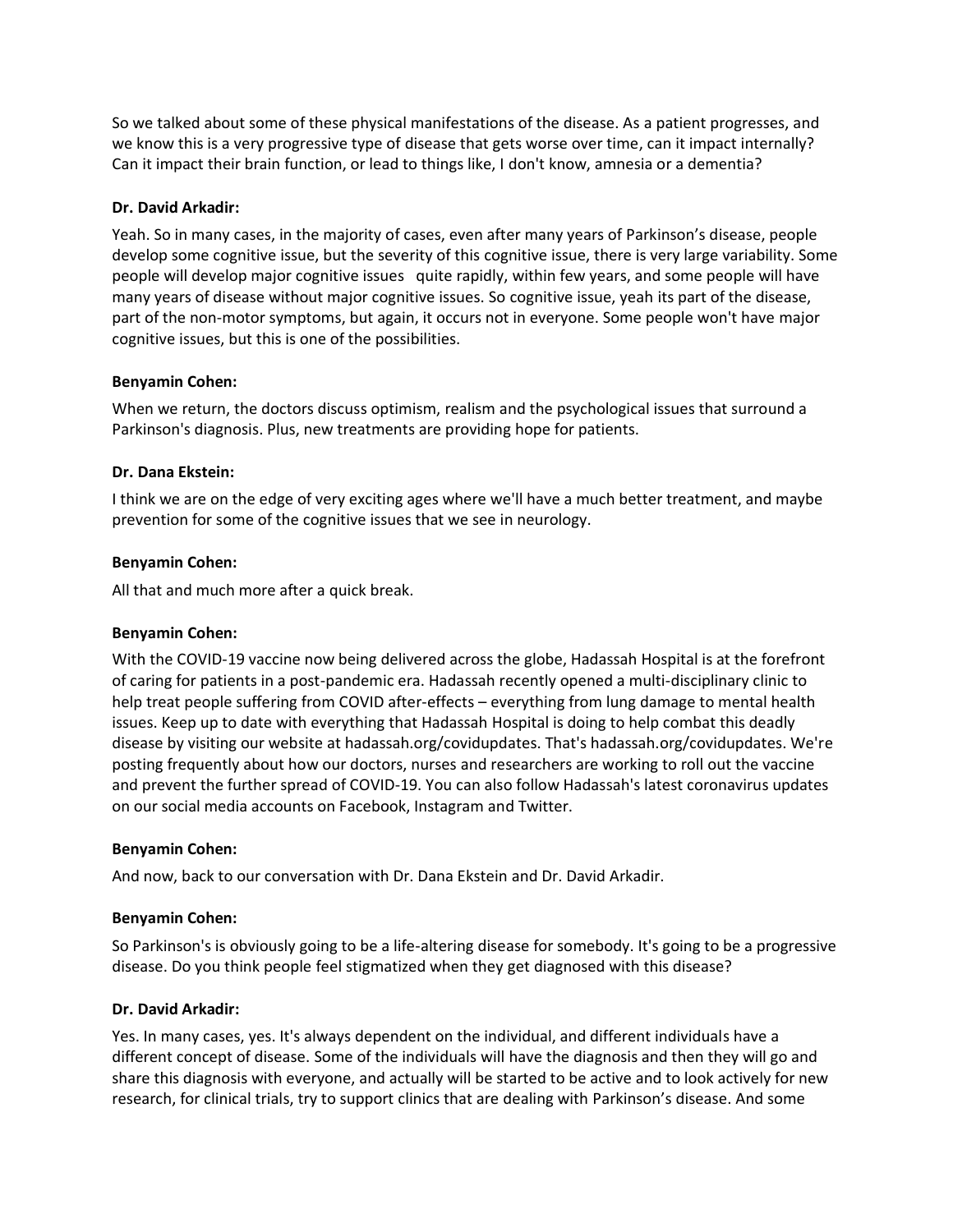other patient will hear the bad news, won't tell anyone, even won't tell their family member. Even when it's quite obvious, you can see sometimes people hide it. It depends on the society they are living in, but the most important thing depends on the individual. And I always emphasize with patients that the energy that you need to spend in order to hide things should be spent on fighting the disease, and doing physical activity, and making yourself better, and acquiring knowledge about the disease, and not hiding. Because there is nothing morally wrong with getting any disease, and definitely not Parkinson's disease.

# **Benyamin Cohen**:

It's nothing they could have prevented. It's a disease.

## **Dr. David Arkadir:**

Yeah, definitely. It's not them to blame, it's ...

# **Benyamin Cohen:**

Maybe they feel because it's the kind of the disease that is going to require a lot of care from friends, and family, and possibly professional caregivers, and maybe people feel guilty that they're putting that upon their relatives.

# **Dr. David Arkadir:**

It's true. Some people are afraid to be dependent. Some people saw elderly people with Parkinson's disease, and they have a concept of the disease. Some people saw other patients with a very advanced disease, so they imagine themselves in this stage. Some people saw people from other generations when treatment was not as good, so people deteriorated faster. So everybody has their own experience that they got through life, and each one reacts differently. And for some people, their disease is coming when they're in their best, for some people in their 50s or 60s. They see their friends in the peak of their career, and now they have to deal with Parkinson's disease. It's not easy for someone to deal with.

## **Benyamin Cohen:**

Dr. Ekstein, as the head of the neurology department, I'm sure you see a lot of people who have diseases that get progressively worse, diseases of the mind, and it kind of prevents them from being their own true self.

## **Dr. Dana Ekstein:**

Right.

## **Benyamin Cohen:**

If there's a disease that prevents you from walking, at least you're still yourself in a wheelchair, and you can still think, and write, and do other things. But like these diseases of the brain, it's a whole other psychological conflict that goes on with these people. How do you help a patient come to terms with this diagnosis, with having a progressive disease?

## **Dr. Dana Ekstein:**

It's really not an easy thing to do – especially some of those patients are young patients. But fortunately, I think over the last few years we have had quite progress. We have had quite progress in the diagnosis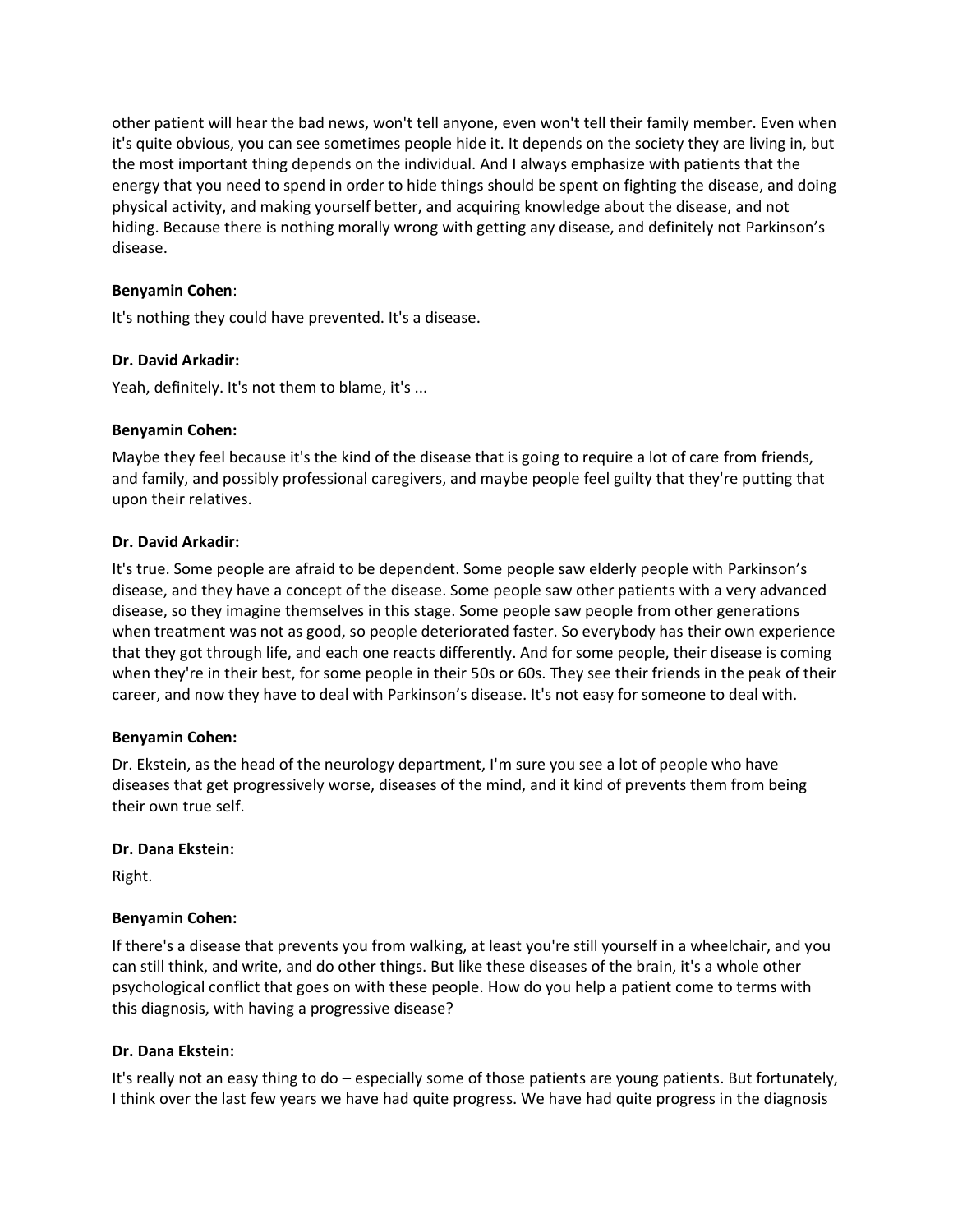and treatment of neurological diseases. So while maybe in the past, the only thing we could have said is just, "You have to live with it." Today we can offer those patients quite a few treatment options.

## **Dr. Dana Ekstein:**

It's kind of a general question because the brain damage can come for different kind of diseases today, so we may have patients with immunological diseases that are many times diagnosed today, and we have good treatments for them. And on the other hand, we have patients with more degenerative diseases, like Parkinson's or Alzheimer's disease, where the treatments for the cognitive issues are less successful.

## **Dr. Dana Ekstein:**

However, I think that in the future, we may have better treatment for those diseases as well, so I think we are on the edge of very exciting ages where we'll have much better treatments, and maybe prevention for some of the cognitive issues that we see in neurology.

### **Benyamin Cohen:**

I was just reading Michael J. Fox's latest memoir and I didn't realize, like it really impacts ... because he's had it for 20 years now, 25 years now, and it's gotten so progressively worse, he was saying he can no longer write, and he can no longer type. He has trouble speaking unless the medication is just right. I'm sure it could lead to such depression in some people. Lewy Body Dementia is part of this wider family of diseases, and we all know about Robin Williams and what happened with him. How do you help prevent something like that, with patients getting in such a bubble of depression?

### **Dr. Dana Ekstein:**

Of course, it's very important to collaborate with a psychologist and have patients focus on what they can still do, and learn how to live with their deficit and with their problems, and continue to exploit the functions that are still with them.

#### **Benyamin Cohen:**

Yeah. I guess it's a matter of the patients have to become both a realist and an optimist.

#### **Dr. Dana Ekstein:**

Right.

#### **Benyamin Cohen:**

So do you see something in common with patients who are resilient in the face of Parkinson's? What leads them to be positive and resilient?

#### **Dr. David Arkadir:**

I think patients that are generally positive throughout life are also relatively positive in dealing with the disease. Some people throughout life are more passive with reality, and some people fight against the reality. I have a patient, a quite famous patient in Israel who got Parkinson's disease, and then she built an organization, and managed to build a different support group, so she took the disease and she did something positive with it. And she's saying ... and she's right ... that to have a disease, or generally to get older is just to have losses; every day, every month, every two months you have a new loss, like you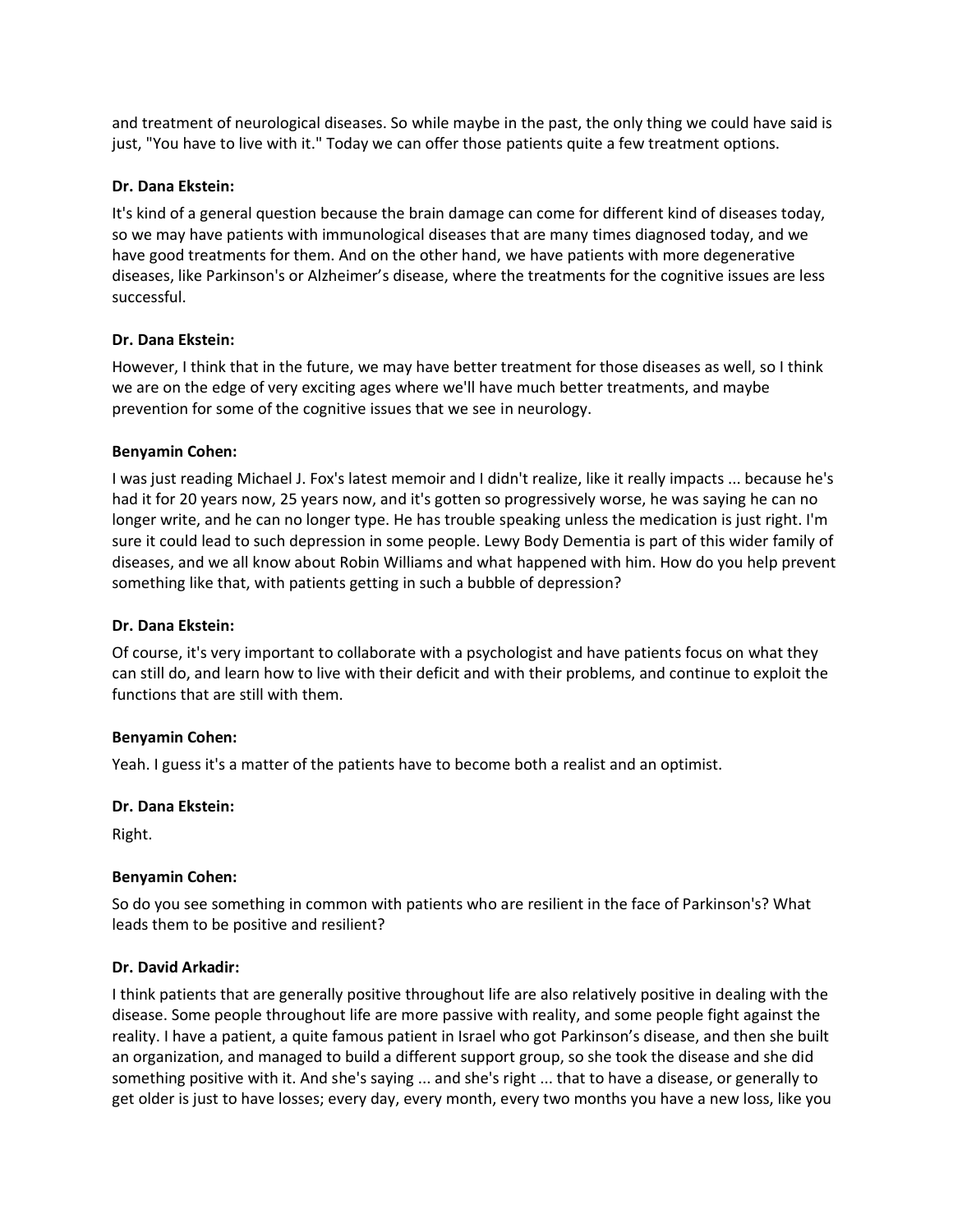said. You're losing the ability to write, you're using the ability maybe to speak properly in some cases. And it's either you are becoming depressed and pessimistic, or you understand that you have to fight it, to do the best you can.

### **Dr. David Arkadir:**

People who fight it can also slow things. They will do physical activity; they won't let the disease take over them. And some people are more pessimistic, so we have to find the internal forces of the patient to fight the disease and to stay optimistic. I sometimes say patients, that are in the Pandora Box, the last thing that's there on the bottom of the box is the hope, so there's always hope; always hope for new clinical trials, there's hope for a new medical development, which as Dr. Ekstein said, coming very fast. So there are good things to see, also, to look. You should know how to look at the full half glass, not just on the empty.

### **Benyamin Cohen:**

When we return, the doctors discuss how Hadassah Hospital is using stem cell research to treat Parkinson's. Plus, hear about their amazing discovery, where they were able to diagnose Parkinson's disease simply from the way people typed on their computer.

### **Dr. David Arkadir:**

So the way they are typing, the way they are using the mouse, on the screen we can detect in a very short time if the user is a Parkinson's patient or not a Parkinson's patient.

### **Benyamin Cohen:**

All that, and much more, after a quick break.

## **Dina Kraft:**

I'm Dina Kraft, the host of a podcast called "The Branch," which tells the stories of relationships between everyday Israelis and Palestinians, Jews, and Arabs. Amid conflict, entangled histories, stories of human connections and friendships can get lost. The mission of this podcast is to find them and bring them to you. In this season, I talk to artists, midwives, soccer teammates and environmentalists. All of them and many others, too, who work together in spite of the barriers between them. "The Branch" brings you stories of real people forging strong connections and having important conversations, even when it's complicated. Brought to you be Hadassah. Find us anywhere you listen to your podcasts or Hadassah.org/thebranch.

## **Benyamin Cohen:**

And now, back to our conversation with Dr. Dana Ekstein and Dr. David Arkadir.

## **Benyamin Cohen:**

So I want to pivot now and talk about the treatment and research that you're both working on at Hadassah Hospital. We talked earlier in the episode about there's a genetic marker that you could see if someone might be susceptible to Parkinson's. Is there any way possible to prevent Parkinson's if you know that someone has a marker? When we talk about the BRCA gene, there are preventative surgeries you can do to lower your risk of breast cancer.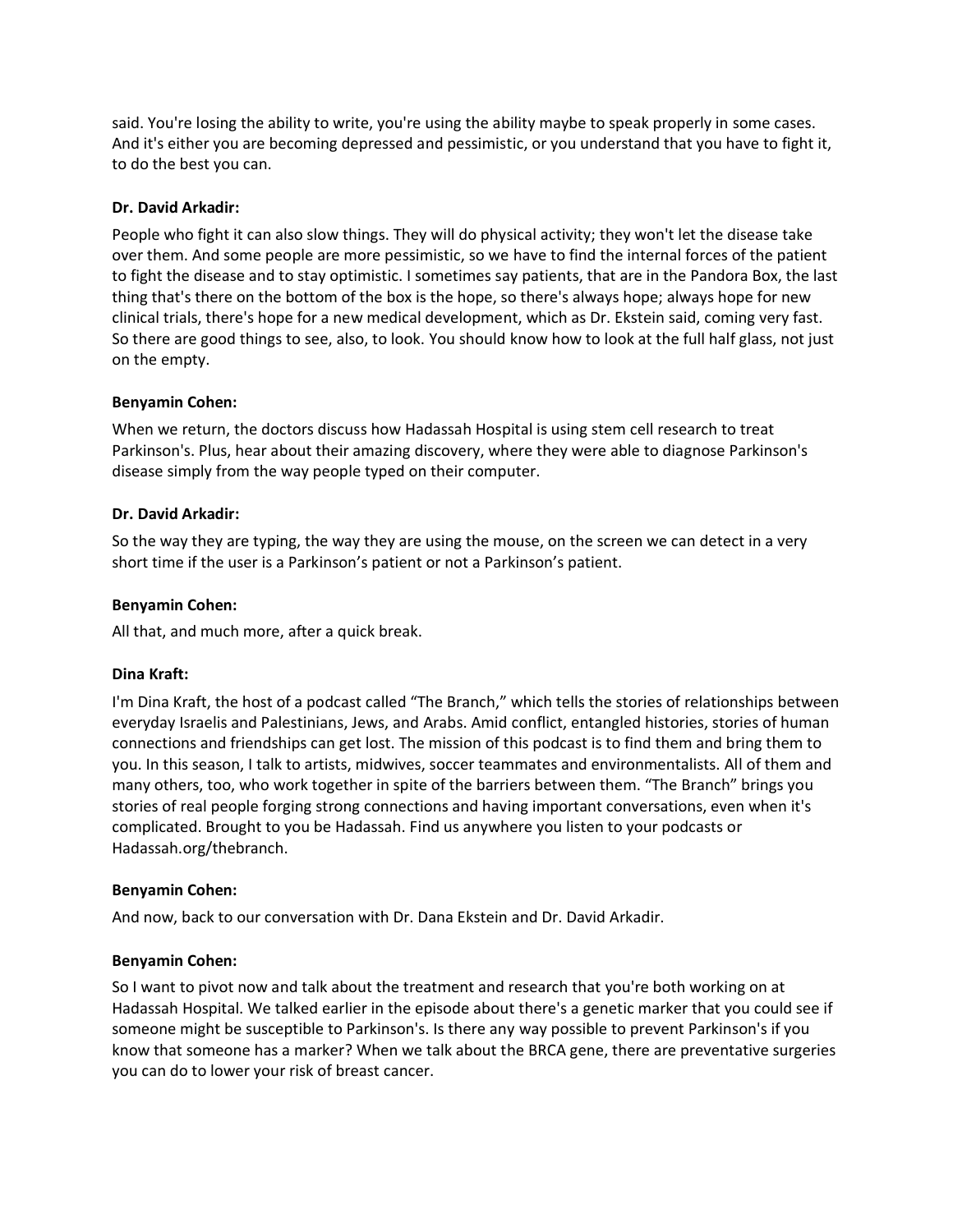### **Dr. David Arkadir:**

There is a lot of research focusing on how to prevent Parkinson's, so now we can trace a gene, tell somebody that he's at risk for the disease, but then at this point, what can we do with this? So there's a lot of research, both clinical research and pre-clinical research aiming to this target. We know that our knowledge is still limited, but we are advancing very fast. We know, for example, that a medication named Ambroxol, which is an anti-coughing medication might prevent or delay Parkinson's disease in a certain gene mutation, and we know it based on pre-clinical observation, based on animal models. We still are not sure if it works in humans, but this is one direction of research.

# **Dr. David Arkadir:**

We know that another Ashkenazi Jewish gene named LRRK2 is now focused by some certain medication that reduce the abnormal gene activity. So we are advancing very fast toward prevention.

## **Dr. David Arkadir:**

And also here at Hadassah, we are looking for genes in different populations, not just Ashkenazi population, also the Ashkenazi population, but not just. And we trace a new gene that might cause the disease or lead to the disease. We try to understand the function and we try to understand how we can intervene with this abnormal function in order to prevent the disease.

## **Dr. David Arkadir:**

This is a time in medicine, generally, that we know a lot about the genetic background of neurodegenerative disease, and now we are on the aim of, after tracing the risk, to fight the risk and to prevent the disease. So I don't have any clear based evidence things we use now, but I'm sure we'll have in the near future, in the next few years; we'll have a way of prevention.

## **Dr. Dana Ekstein:**

I would just like to add, or maybe to emphasize, how actually we are now in an era where we start to be able to give individualized treatment to those patients, based on their genetic background. It's not the only finding, like finding genes that may be related to a disease, but you can find the specific gene which went wrong in the specific patient, and then tailor them a specific treatment, which is really exciting. We are at the beginning of being able to do these kinds of things, but this really seems like the future of these kinds of diseases.

#### **Benyamin Cohen:**

Are there surgeries or procedures you can do, like deep brain stimulation that can improve the prognosis of a Parkinson's patient, or at least slow down its progression?

## **Dr. David Arkadir:**

Yes, definitely. Hadassah is a worldwide, world-known center for deep brain stimulation; part of the scientific background for DBS, for deep brain stimulation, is from here.

#### **Benyamin Cohen:**

Can you explain what deep brain stimulation is? It's also called DBS for short.

## **Dr. David Arkadir:**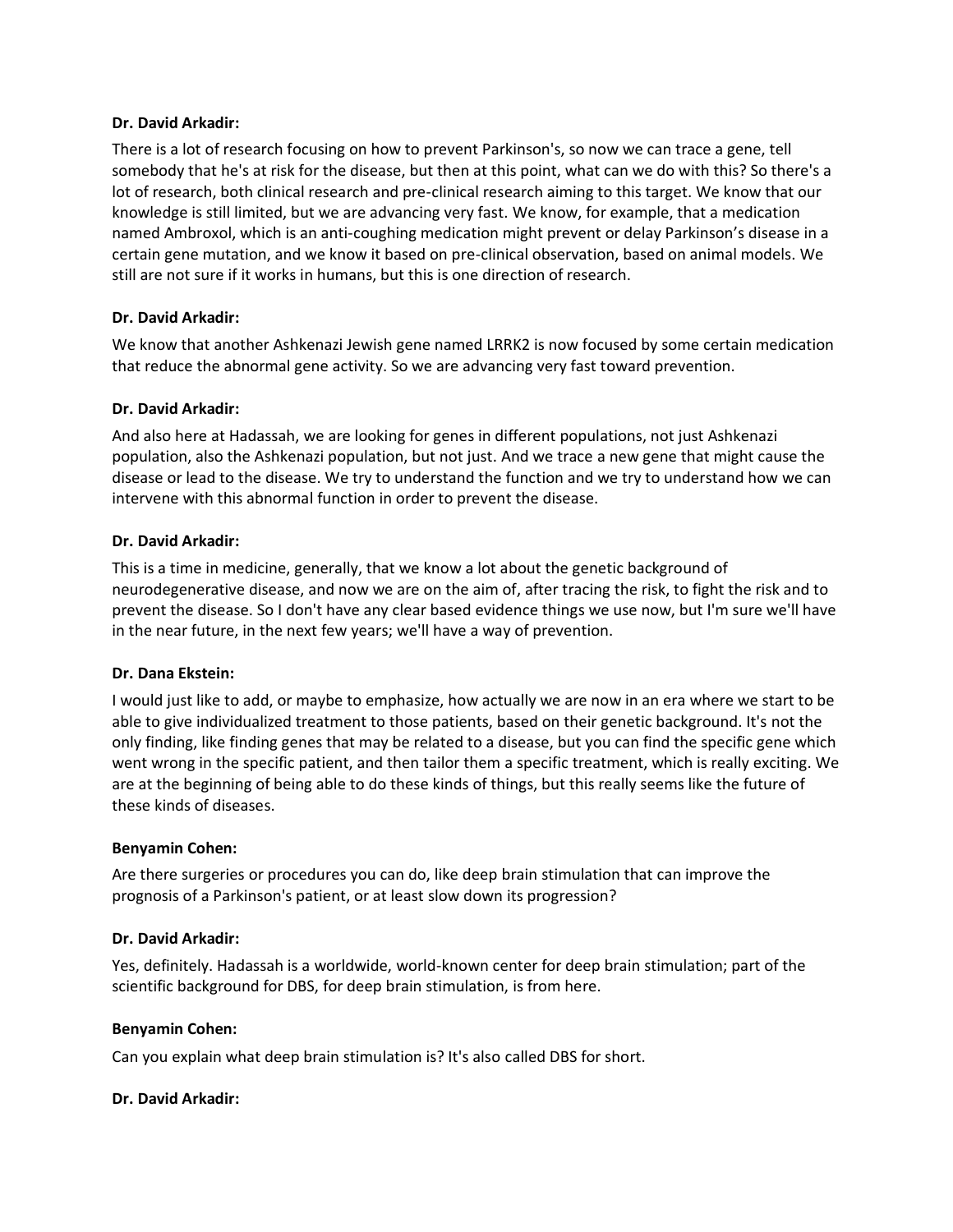Yeah, sure. In deep brain stimulation, you go into a neurosurgical operation, in which the neurosurgeon put two electrodes in the brain, one electrode on the right, one on the left. And the tape of those electrodes is sitting in one of the basal ganglia, on one of the areas that are affected by Parkinson's disease, and can relieve symptoms. So the neurosurgeon is putting on the electrodes, and then the neurologist is calibrating a pacemaker in order to find the best setting of electrical parameter that will stimulate this area and will improve the patient's symptoms.

# **Dr. David Arkadir:**

Hadassah is the largest medical center in Israel that is doing those procedures. I think 60 or 70% of the procedures in Israel are done in Hadassah, and all the rest are done in four or five other centers. And we see a very good result that lasts for many years and change, not necessarily the biology of the disease, but definitely the patient outcome, the patient's symptoms, which is the most important thing.

## **Benyamin Cohen:**

Dr. Arkadir, I read with great interest about a study you worked on ... this is just fascinating ... where you discovered you were often able to diagnose Parkinson's disease simply from the way people were looking for information about the disease, and how they typed on their computer and moved their mouse? Can you explain that?

# **Dr. David Arkadir:**

Yeah. This is a collaboration we had with Microsoft and with Professor Ora Paltiel from the Public Health Department. We showed that people who were looking on search engines like Google ... we didn't use Google, we used Microsoft's search engine. So they are looking for whatever they are looking for ... they can look for a name of a newspaper, or for a destination to travel to. The way they are typing, the way they are using the mouse, on the screen we can detect within a very short time if the user is a Parkinson's patient or not a Parkinson's patient. We used some artificial intelligence algorithms, but we did this study just to show the potentially beneficial – but also potentially harmful – ability of software companies to detect neurodegenerative disease of users, and we called for some ethical framework that should be established in order to prevent the misuse of this information.

## **Benyamin Cohen:**

This would be like in the early stages, meaning the patient may not even know he has a neurodegenerative disease, but the software may be able to figure that out?

## **Dr. David Arkadir:**

Yeah, in some cases the patient might not even know he has the disease, but we can detect he has the disease. Now I'll just say that like any other diagnostic procedure, the diagnosis accuracy is limited.

## **Benyamin Cohen:**

Sure.

## **Dr. David Arkadir:**

We cannot say 100% to either that you have Parkinson's or you don't, but we can say in a very high probability. But yeah, this is one of the abilities that today technology allowed us to remotely diagnose people with Parkinson's disease, but we are not doing it on a routine basis and, of course, patients have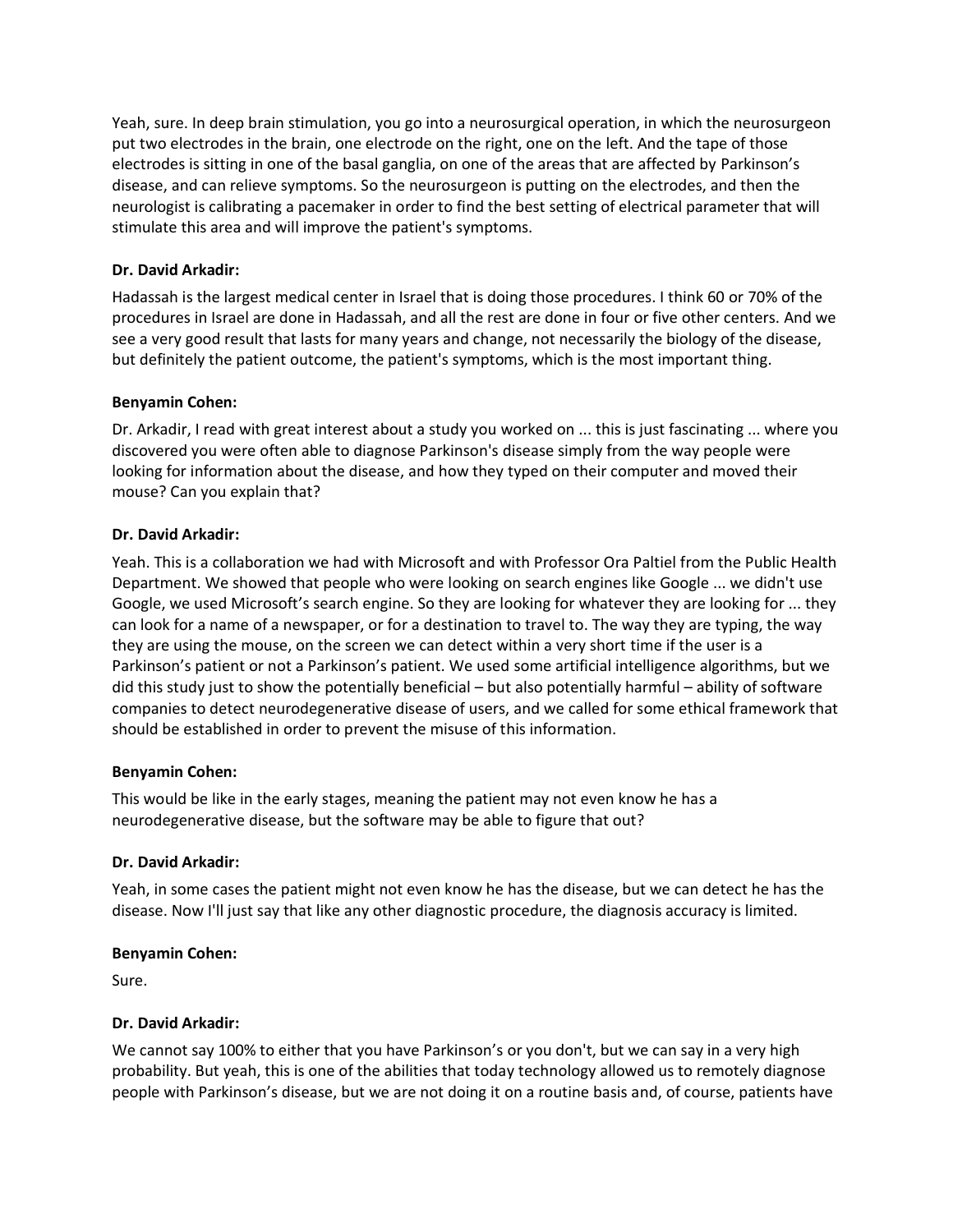their own privacy or generally should have their own privacy. But this was a warning sign just that an ethical framework should be built by both technology companies and people from the medical professions. And ethical professions.

### **Benyamin Cohen:**

Wow. That's fascinating. Just moving your mouse, to be able to figure that stuff out, it's pretty fascinating. But I hear what you're saying about the ethical issues relating to that.

### **Benyamin Cohen:**

I want to know, at Hadassah in the neurology department there, what kind of work or research are you doing around stem cells?

### **Dr. Dana Ekstein:**

There are quite a few research studies using stem cells. Some of them are for patients with Multiple Sclerosis, and also for patients with ALS, with motor neuron disease. And also there is research, like basic research, done with rodents, in mice, and rats. So we had quite a few successes, especially with the stem cells for Multiple Sclerosis. The paper on that was published recently, and hopefully a new advanced study on that will follow. Also, with the ALS patients, we already have some success with stem cells for motor neuron disease, where the deterioration of the patients was slowed by the treatment, and this has not been published yet, but hopefully we'll continue with those studies as well.

### **Benyamin Cohen:**

Obviously, you're encountering these terrifying, horrifying diseases every day. What brings you both hope?

## **Dr. David Arkadir:**

I think the first thing is that those diseases; people are dealing with difficulties, but the disease is not horrible, in the sense that life continues. And continues for many years with certain limitations that are becoming more and more obvious as time progresses, but this time progression can be quite slow, and there's still life to enjoy, and there's still things people can do, and people can still enjoy many things: enjoy families, enjoy traveling, enjoy friends, enjoy intellectual things, enjoy music. So it's always to look at the bright side of life, this is the first thing. In the end, life will end for all of us, and we cannot just think about the end, about the disabilities, but although the thing we can do and the thing we want to do. So I think this is what we try to tell patients, and we try to also to employ this thing to our own lives.

#### **Benyamin Cohen:**

Sure.

## **Dr. Dana Ekstein:**

My hope is actually related to what I said in the beginning, that I have been at Hadassah forever. So I've been here for 30 years, and my hope comes from the fact that I can see such a fast development of research, and science and treatments in neurology. Thirty years ago, we didn't think about treating stroke patients like we treat them today, and the same thing with epilepsy patients. So those were our patients, where we really know much more how to treat them better today than how we treated them just 10 or 20 years ago. And I think the last piece is the neurodegenerative diseases, but I really think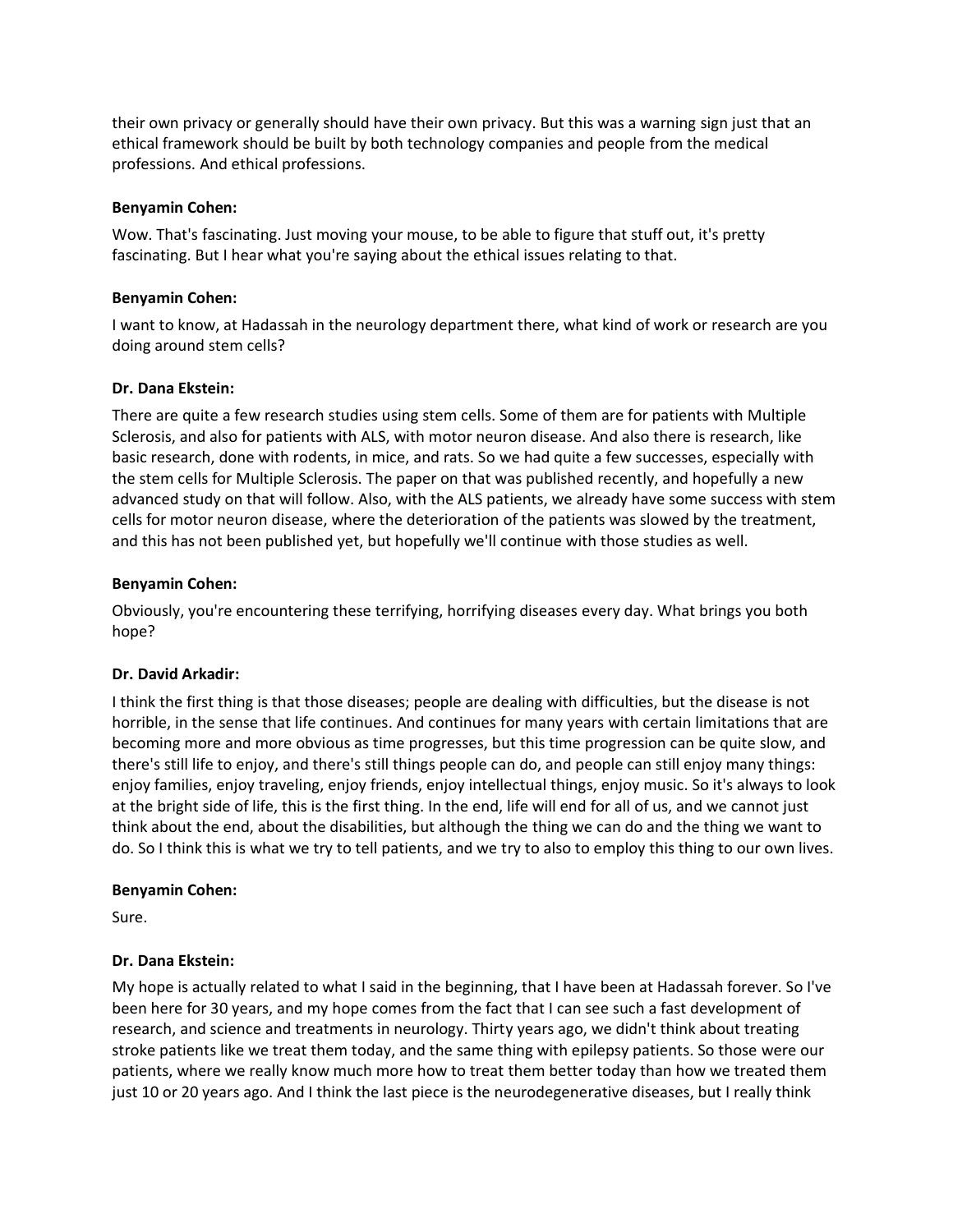that I can see how new treatment, and new scientific findings on those diseases lead to new treatments for them, and I think the next one or two decades will be really exciting in our profession.

### **Benyamin Cohen:**

Do you think that one day we'll have a cure for Parkinson's?

## **Dr. David Arkadir:**

Yes, I believe one day we'll have one. They will have a way to stop the disease, to prevent the disease. And one day we'll have a way to keep the disease stable, so if you diagnose someone with a mild disease, to keep it mild for many, many, many years. And hopefully, one day also we'll have a way to reverse it, to make neurons that are lost, somewhat to the neurons that are stayed, able to compensate for those neurons that are lost. So yeah, I'm optimistic. I think we are getting there. Whether it will be in one, two, three years, or 20 years, nobody can say. But it's a very, very fast advancing field. So yes, I'm optimistic.

### **Benyamin Cohen:**

How is the neurology department, as a whole, at Hadassah helping contribute to the treatment of this disease?

### **Dr. David Arkadir:**

You ask why just Hadassah, because amazing things are happening. The research about Parkinson's disease is a multi-disciplinary team, a great collaboration with neurologists, neurosurgeons, geneticists. And we see the result, and we see how it contributes to patient, and we see how it gives hope for the future of a patient with the disease. So I think this is the reason that causes me to be so enthusiastic about treating patients with Parkinson's disease, specifically at Hadassah.

## **Dr. Dana Ekstein:**

I think you are right, and also in general, why we think the treatment of neurological diseases has such an optimistic future at Hadassah is that we really have here the combination of diversity of patients, and of many subspecialties of physicians, together with scientists from the Hebrew University, from the School of Medicine of the Hebrew University and Hadassah, and we can have a really good research platform to develop new ways of diagnosing and treating neurological diseases here.

#### **Benyamin Cohen:**

Dr. Ekstein, Dr. Arkadir, thank you so much for taking the time to chat with us today. I know you have very busy schedules, and I'm always very appreciative of when doctors come on to talk to us about the research, and the important work they're doing at Hadassah.

## **Dr. Dana Ekstein:**

Thank you. Good to be with you.

## **Dr. David Arkadir:**

Thank you.

#### **Benyamin Cohen:**